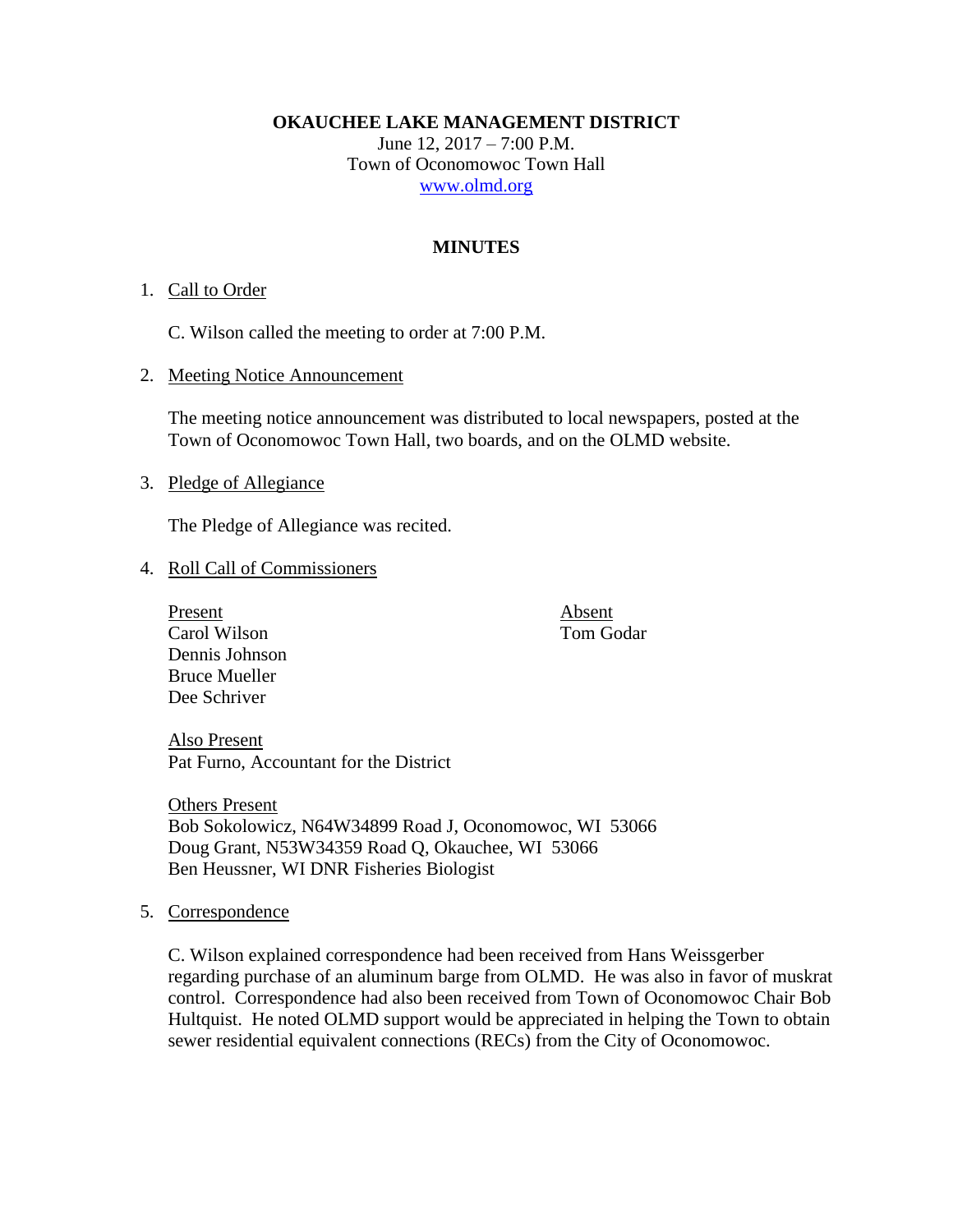6. Comments from the Floor

**Bob Sokolowicz, N64W34899 Road J,** noted the date of the Whittaker Bay fireworks was incorrect. Geese had been sighted on Upper Oconomowoc Lake near the dam and near the Breezy Point areas recently.

The date of the Whittaker Bay fireworks was corrected on the OLMD website on May 30, 2017.

### 7. Comments from Committee Members

None.

8. Discuss & Act on Report of the Treasurer

D. Schriver reported the following:

| <b>Total Revenues:</b> | \$316,760.54 |
|------------------------|--------------|
| Total Expenditures:    | \$89,191.38  |
| Total:                 | \$227,569.16 |

C. Wilson clarified the cost of new equipment relative to the budget.

**D. Johnson moved to accept the Report of the Treasurer as presented. B. Mueller seconded the motion. There was no further discussion. All were in favor. Motion carried unanimously.**

9. Approve Checks & Vouchers

**D. Johnson moved to approve the bills paid from May through June, 2017. B. Mueller seconded the motion.** P. Furno explained it was time to re-order payroll checks at a cost of \$496.15. This had not been needed since 2014.

**D. Schriver moved to amend the motion to add an expenditure of \$496.15 for the purchase of payroll checks. D. Johnson seconded the motion. There was no further discussion. All were in favor of approving the amendment to the main motion. Motion carried.** 

### **There was no further discussion. All were in favor. Motion carried unanimously.**

D. Schriver explained the insurance renewal date was June 5, 2017. Insurance costs had been renegotiated. An invoice was not available in time for this meeting and would be placed on checks and vouchers list for the next meeting.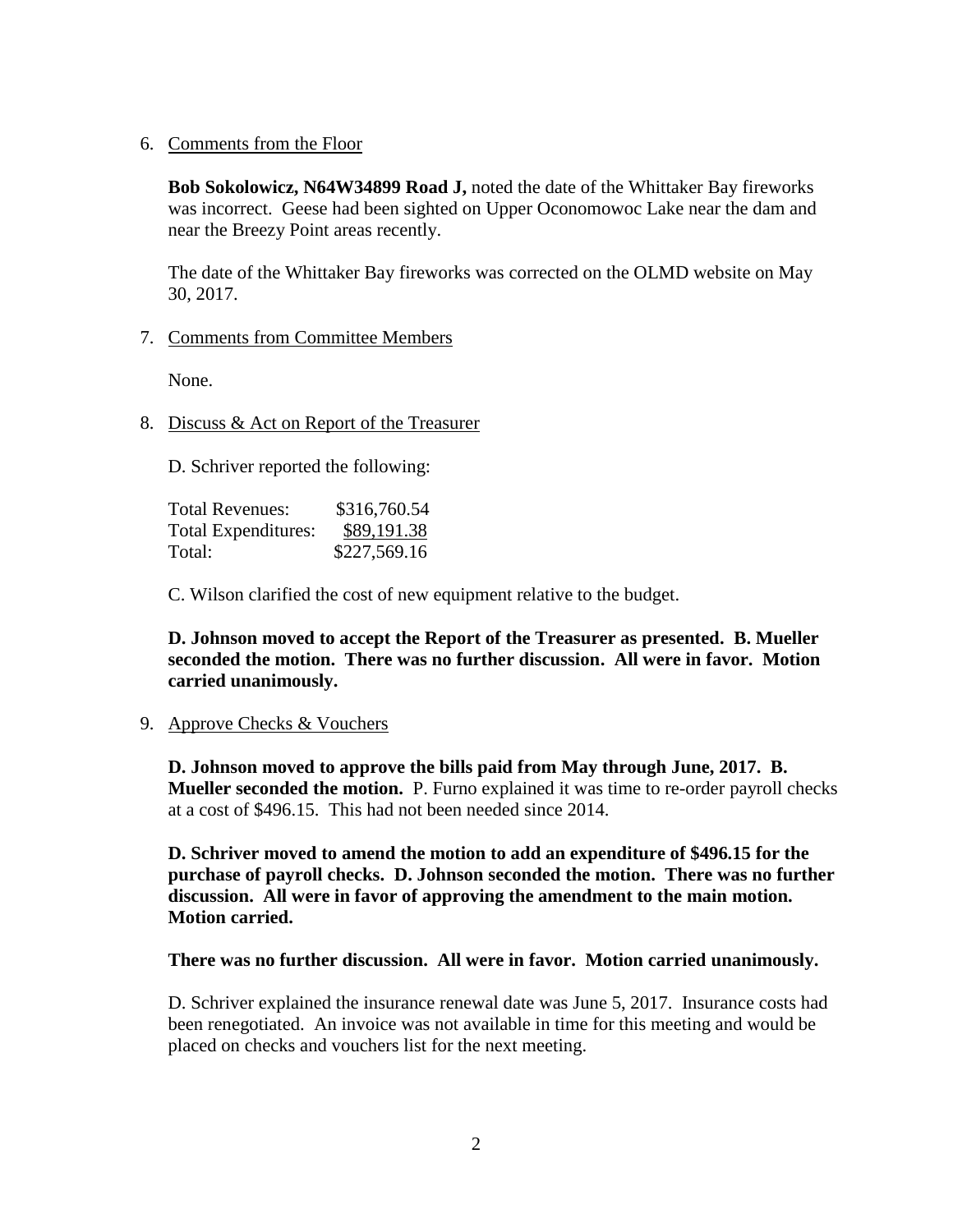10. Approve Previous Meeting Minutes

**D. Johnson moved to approve the May 8, 2017 meeting minutes as presented. B. Mueller seconded the motion. There was no further discussion. All were in favor. Motion carried.**

#### Aquatic Plant Management Report

D. Johnson reported the weed cutting crew had completed cutting the "hot spots" in the lake where weed growth was quite aggressive. The current crew was very polite, cautious and hard working. B. Mueller complimented the crew for its efforts in cutting the weeds near his property. D. Johnson explained the other dump site for weeds was ready to go. The Goose Round-Up was scheduled for June 19, 2017.

#### 11. Discuss & Act on Alternatives for Small Pond near Tierney Bay

**Doug Grant, N53W34359 Road Q,** was present to provide findings of his research regarding alternatives for aeration of the small pond near Tierney Bay. He had concluded his investigation and provided a summary and support data to the Commissioners at this time. His efforts focused on trying to resolve a problem of extensive weed and algae growth, including duckweed and watermeal on the Tierney Bay pond. Several options were reviewed to control and/or eliminate some of the weed/algae that reduced the overall aesthetic quality of the pond. D. Grant shared several options for control of the weed/algae growth including chemical treatment, a lake bottom diffuser system and a 360 degree surface oscillator aerator system as well as the benefits and costs associated with each. The surface oscillator aerator system provided benefits for this situation that the others would not and came in two options. Because the 360 degree surface oscillator aerator system worked by having a motor under the surface of the water to distribute the lake surface (ripple) in a range of 50-150 feet, a one horsepower motor would clear the entire surface area of the bay in one swing of the oscillator. This system would have an annual operating cost of \$612 based on 24 hour per day, seven days a week for five months and an initial unit cost of \$2,186.80. A second option included a similar type of equipment with a half-horse motor that would ripple the water at a range of 50 feet. This system would have an annual operating cost of \$562 based on the same timeframe. Initial cost would be \$1,955.00. D. Grant's recommendation was to purchase the onehorse power 360 degree surface oscillator system because it would cover three times the distance of the half-horse motor and had a greater gallons-per-minute cycle at roughly the same initial cost and annual operating cost. He requested the OLMD consider purchasing the oscillator and paying the annual operating cost. If approved, he and his wife would set up and operate the equipment on their dock and provide annual maintenance. In addition, they would install and remove the equipment on an annual basis and include safe storage of the unit as well as providing the electrical hook-up each year. He had obtained an Aqua Thruster unit through his work to test on a back bay of the Wisconsin River in recent weeks. This thruster worked by creating a rippling effect on the surface of the water in only one direction instead of oscillating. This rippling successfully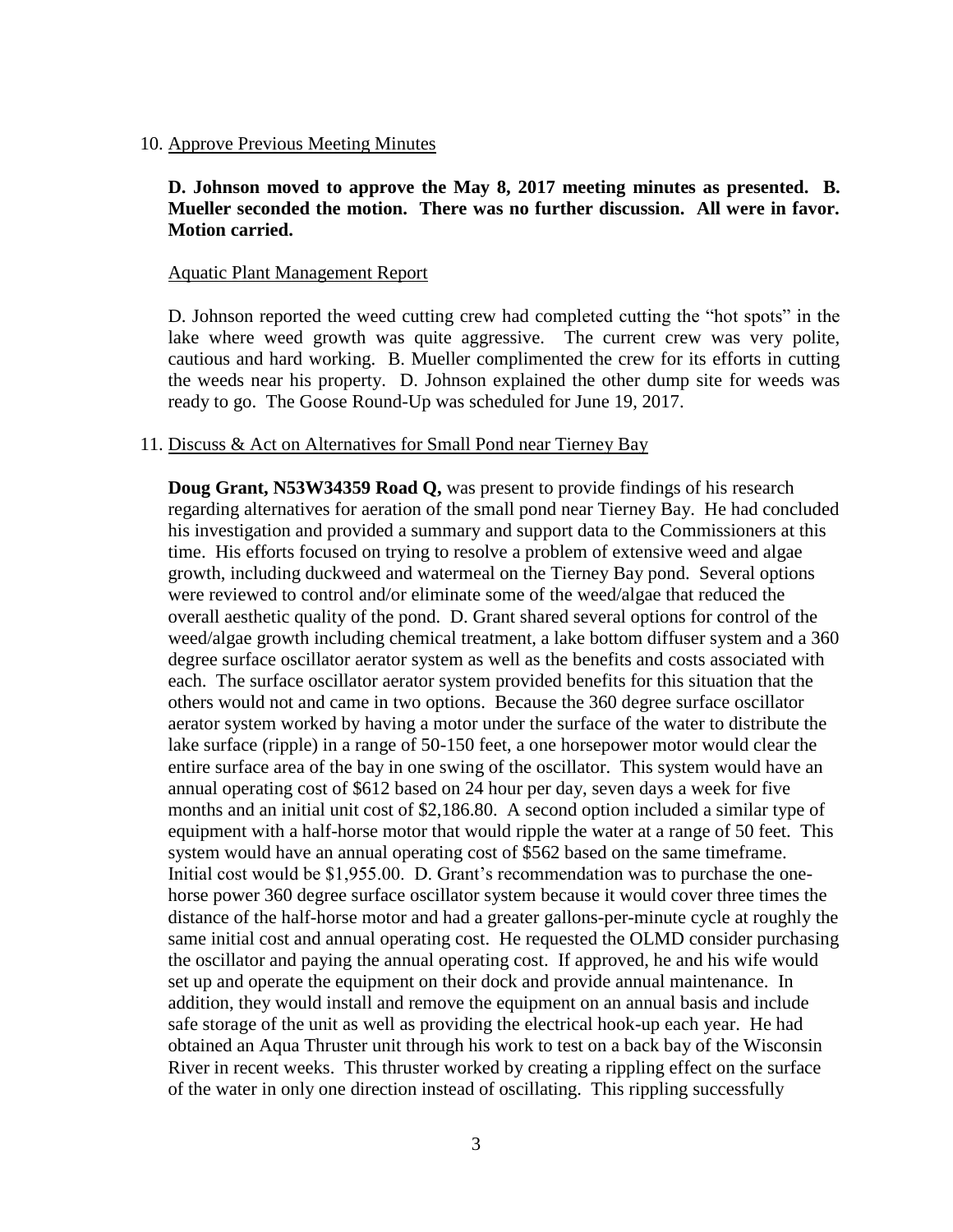disturbed the watermeal and duckweed. After the sixth day, the equipment was returned. He noted a slight rippling noise could be heard about 20 feet from the unit. It was not loud or intrusive, nor could it be heard further than that distance from the unit. D. Grant shared photos with Commissioners noting the reduction in watermeal and duckweed with the thruster and the rapid return of the watermeal and duckweed once the thruster was removed. Because the Tierney Bay pond was not able to obtain weed control chemically, he had discussed his offer and request with D. Johnson and D. Schriver in advance of this meeting.

D. Johnson thanked the Grants for their time and effort in being willing to step forward to take responsibility of situations such as this one. It was appreciated and rare. He had talked with Brian Suffern of Marine Bio-Chem regarding the various options presented by D. Grant. A diffuser system required deep water which Tierney Bay pond did not have and thus a diffuser system option was not workable in this area. He remained concerned about Tierney Bay pond because it did not receive the wind or boat traffic that would resolve the situation. He thought either oscillator would work. D. Schriver agreed. While the specific item might not be in the budget, there was a substantial amount of monies set aside for chemical weed treatment. This system represented a method of weed control. Rather than increase the budget, some monies could be transferred from the weed control portion of the budget to accommodate the cost of the oscillating system. She appreciated the efforts of the experiment conducted by the Grants. She had also contacted a person with a similar situation on a pond near Nagawicka Lake in Delafield. A fountain type pump was used in that situation with similar costs associated with the pump system there.

Discussion took place regarding the responsibility of purchase and liability of running OLMD equipment on a private riparian owner's dock.

**Shawn Rutka, W343N6399 Bayview Road**, questioned whether the equipment could be run over if someone were fishing in the area at night. D. Grant stated it could not.

**D. Johnson moved to approve purchase of an Aqua Thruster Surface 360 degree oscillating aerator with costs not to exceed \$2,600 and a payment of \$600 for electrical costs to Doug and Wendy Grant from the weed spraying portion of the budget, pending completion of an acceptable hold harmless liability contract between the OLMD and the Grants for this equipment and expense. D. Schriver seconded the motion. There was no further discussion. All were in favor. Motion carried.**

### 12. Discuss Okauchee Lake Fisheries

**Ben Heussner, Wisconsin DNR Fisheries Biologist,** and S. Rutka were present regarding a discussion of Okauchee Lake Fisheries. S. Rutka was an avid fisherman that had lived on Okauchee Lake for ten years. He loved to fish and fished many lakes in the area. He had chosen to move to Okauchee Lake because of the structure of the lake and types of fish available for fishing. He requested the OLMD consider allocating monies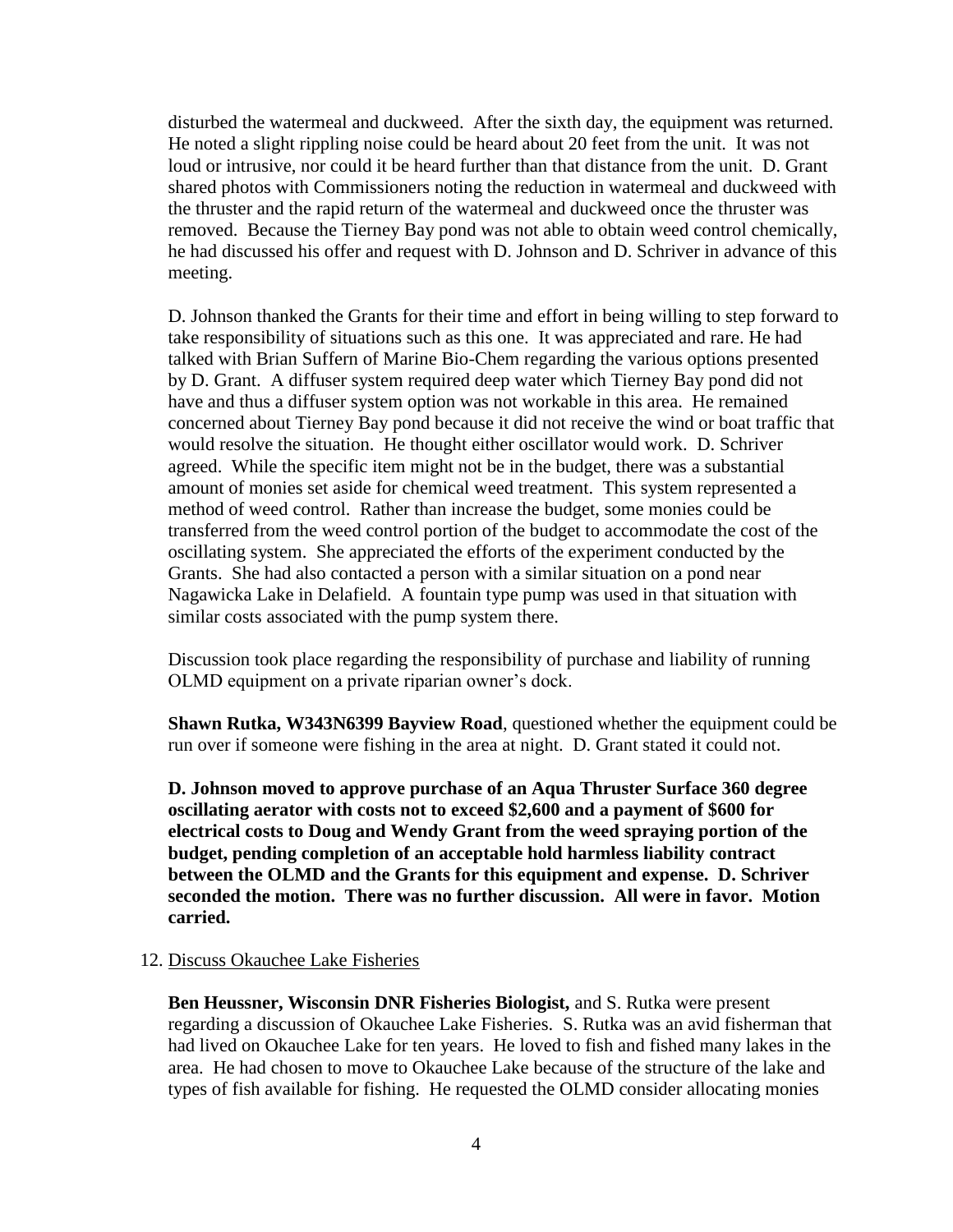toward stocking of the lake. S. Rutka provided history regarding the type of fish and fingerling sizes stocked in Okauchee Lake in the past, noting the walleye population and musky populations were down in recent stocking years. He thought the method of stocking in years of die-off at the fish hatcheries was unfair to certain lakes and should be more equitable instead of one lake getting their full quota of stocking and others getting nothing as had happened in the past with Okauchee Lake. He requested the OLMD consider setting aside resources to improve the fisheries of Okauchee Lake. There were many ways to help. He had suggested implementation of a launch fee to assist in funding stocking the lake to no avail. He had also discussed a reduced price for fingerlings if purchased by the district. Lake management districts in the area did provide funding for stocking of the lakes in the area. He requested the OLMD do the same.

B. Heussner explained recommendations for stocking remained important. He appreciated the enthusiasm for fishing that S. Rutka displayed in bringing this issue forward. The DNR set forth fisheries management recommendations and used a couple of hatcheries for their stocking each year. There was a prioritization of the system with stocking rates and guidelines for stocking followed each year by the DNR. Prior to each year, quotas were submitted and it was always hopeful that the fisheries would be able to fill the orders. It was important to note that shortfalls in the stocking rates did occur due to die-off situations at the hatcheries in some years. To offset the years where the quotas were not fulfilled, the DNR worked on fulfilling some lakes at a higher stocking rate in the following years to make up for the shortfall. The typical method was to stock at a rate of 1 fish per surface acre. For Okauchee Lake this would be approximately 1,200 walleye. Due to its poor history of fingerling survival in recent years, Okauchee Lake did not meet the criteria for walleye stocking in the year with the fingerling shortfalls at the hatchery. Since then production had increased statewide and production was now catching up with demand. As a result, the stocking quotas for Okauchee Lake were being revisited for 2018. In fisheries management stocking the lake was considered a "bandaid" approach. Okauchee Lake was loaded with black crappies, northern pike, panfish and gamefish. The walleye population has struggled because the walleye fingerlings provide food for these types of fish and often do not survive. He was hopeful that a rule change could be implemented in future years regarding harvesting of northern pike from Okauchee Lake to allow the fisheries population to be a bit more equalized.

He also noted Pewaukee Lake did not have a budgeted expense for stocking the lake. Some other lake management districts throughout the state did. Partnerships were important in getting things into the state budget. The DNR stocking program would not change until at least 2018 because stocking requests were only allocated in even years. If a lake management district were interested in budgeting to stock the lake, it should be done in odd numbered years. There were certain genetic fish requirements that biologically made good fisheries. The DNR did work from certain recommendations. The fish shortage referenced by S. Rutka was due to an amount of funding allocated through the state budget annually. The DNR had contracts with private producers and because those contract prices were set, quotas could not be easily adjusted in the event of die-off one year. B. Heussner noted that the recommendation of stocking one fish per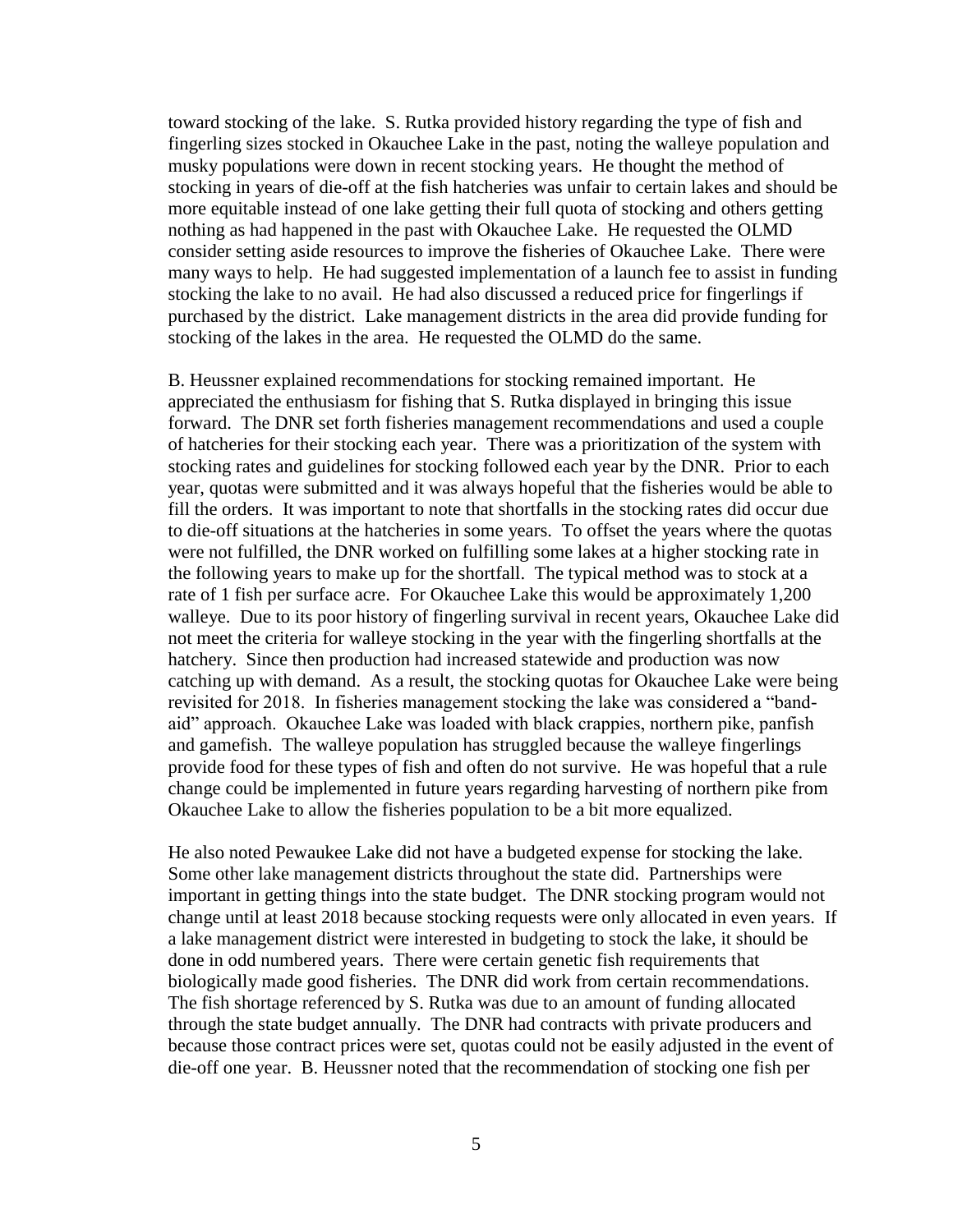surface acre still stood for Okauchee Lake and if the fisheries produced, Okauchee Lake would be stocked in 2017.

# 13. Update on Letter Sent to Waukesha County Regarding Foolery's Gas/Marina

T. Godar had submitted a letter to Waukesha County Park and Planning regarding Foolery's Gas/ Marina. There was an upcoming Waukesha County Park and Planning meeting and it was important that the OLMD view point be shared at that meeting. The issue was not with the concept of a marina but with its proposed location close to the bridge.

# 14. Update on Muskrat Information Received

In response to a request to provide information about muskrat issues, 21 riparian owners had responded since the last meeting. Muskrat concerns were received from several parts of the lake, including those near Road I, J, and O, Lake Drive, Lakeshore Drive, Elm Street, California Avenue and near the Oconomowoc River, near Stumpy Bay and in the channel area near the Golden Mast. Arnold Groehler, muskrat expert, had suggested at a past meeting that funding for muskrat removal be provided through the annual budget.

# 15. Discuss & Act on Employee Handbook Policies

This item would be discussed at a future meeting.

# 16. Website Items

Information added to the website since the last meeting included updated lake levels, monthly Waukesha County Aquatic Invasive Species newsletters, and updated weed harvesting information. Articles regarding muskrats, fireworks, the OLMD barging policy and the Healthy Lakes Conference was also added to the website.

# 17. Future Agenda Items

The following items were suggested for inclusion on the next regular meeting agenda:

- Discuss & Act on Employee Handbook Policies
- Discuss & Act on Annual Meeting Agenda

# 18. Set Future Meetings

The next regular OLMD meeting was scheduled for July 10, 2017. A Budget Workshop meeting was scheduled for July 24, 2017.